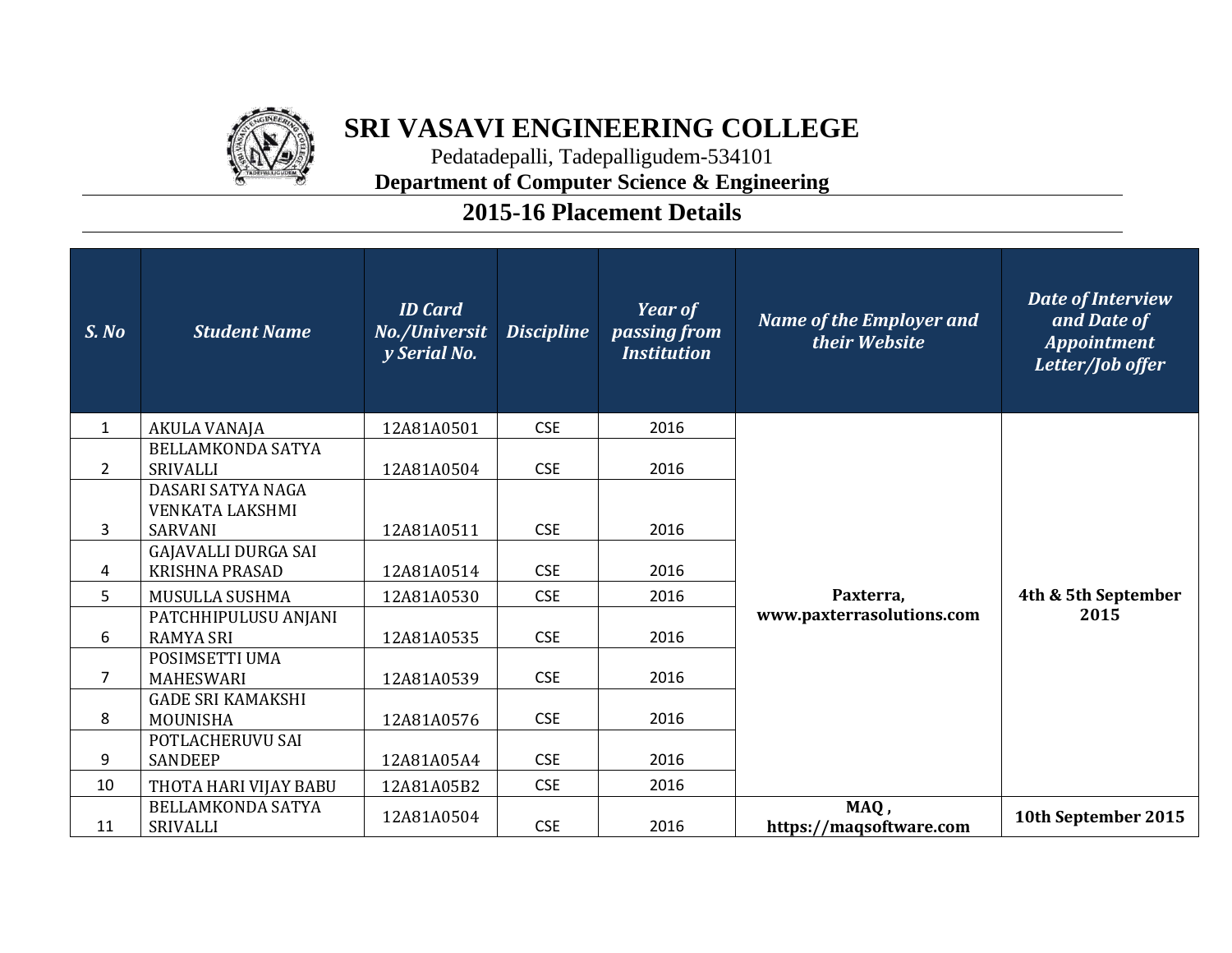| 12 | <b>VEMURI LAKSHMI</b><br>MOUNIKA          | 12A81A0560 | <b>CSE</b> | 2016 |                                         |                      |
|----|-------------------------------------------|------------|------------|------|-----------------------------------------|----------------------|
| 13 | <b>GABBITA JAYA BHARATHI</b>              | 12A81A0513 | <b>CSE</b> | 2016 |                                         |                      |
| 14 | <b>MANDADI RAMYA</b>                      | 12A81A0526 | <b>CSE</b> | 2016 |                                         |                      |
| 15 | PURAMSETTI DURGA                          | 12A81A0541 | <b>CSE</b> | 2016 |                                         |                      |
| 16 | INDUKURI DEVI PRIYANKA                    | 12A81A0584 | <b>CSE</b> | 2016 |                                         |                      |
| 17 | KANKIPATI L S N V GOWRI                   | 12A81A0591 | <b>CSE</b> | 2016 | <b>Magnaquest</b>                       |                      |
| 18 | MUTYALA DURGA HIMA<br><b>BINDU</b>        | 12A81A0599 | <b>CSE</b> | 2016 | ,www.magnaquest.com                     | 12th December 2015   |
| 19 | REPAKA SRI KRISHNA<br><b>LEKHAJ</b>       | 12A81A05A7 | <b>CSE</b> | 2016 |                                         |                      |
| 20 | <b>SYED HEERA MEHRAZ</b>                  | 12A81A05A9 | <b>CSE</b> | 2016 |                                         |                      |
| 21 | VEMANA ABHIRAM SAI                        | 12A81A05B6 | <b>CSE</b> | 2016 |                                         |                      |
| 22 | <b>JOSYULA SRIVIDYA</b>                   | 12A81A0518 | <b>CSE</b> | 2016 | Capgemini,<br>https://www.capgemini.com | 12th January 2016    |
| 23 | PUTSAKAYALA AKHILA                        | 12A81A0542 | <b>CSE</b> | 2016 |                                         |                      |
| 24 | TAELAPROLU PRAVEEN<br>SAI                 | 12A81A0553 | <b>CSE</b> | 2016 |                                         |                      |
| 25 | <b>BOPPE YESESRI DIVYA</b>                | 12A81A0565 | <b>CSE</b> | 2016 |                                         |                      |
| 26 | DUSANAPUDI SRI LAKSHMI                    | 12A81A0573 | <b>CSE</b> | 2016 | ABS Pvt. Ltd.,                          | 8th & 9th February   |
| 27 | <b>TANUKULA SATISH</b>                    | 12A81A05B0 | <b>CSE</b> | 2016 | www.absindia.net                        | 2016                 |
| 28 | VADAPALLI SIVA NAGA<br>ANJANA VIJAY NAIDU | 12A81A05B5 | <b>CSE</b> | 2016 |                                         |                      |
| 29 | MUGGULLA VAMSIDHAR                        | 13A85A0502 | <b>CSE</b> | 2016 |                                         |                      |
| 30 | <b>K SUKANYA</b>                          | 122E1A0515 | <b>CSE</b> | 2016 |                                         |                      |
| 31 | <b>BHARGAV KUMAR</b><br><b>GORRELA</b>    | 12A81A0515 | <b>CSE</b> | 2016 |                                         |                      |
| 32 | PUPPALA SRIRAM<br>NARAYANA                | 12A81A0540 | <b>CSE</b> | 2016 | <b>Unify IT Solutions</b><br>Pvt. Ltd,  | 4th & 5th March 2016 |
| 33 | S VINAY SRIRAM KUMAR                      | 12A81A0547 | <b>CSE</b> | 2016 | www.unifysolutions.com                  |                      |
| 34 | <b>CHILUKURI NAGA PAVAN</b>               | 12A81A0567 | <b>CSE</b> | 2016 |                                         |                      |
| 35 | E DEEPESH                                 | 12A81A0575 | <b>CSE</b> | 2016 |                                         |                      |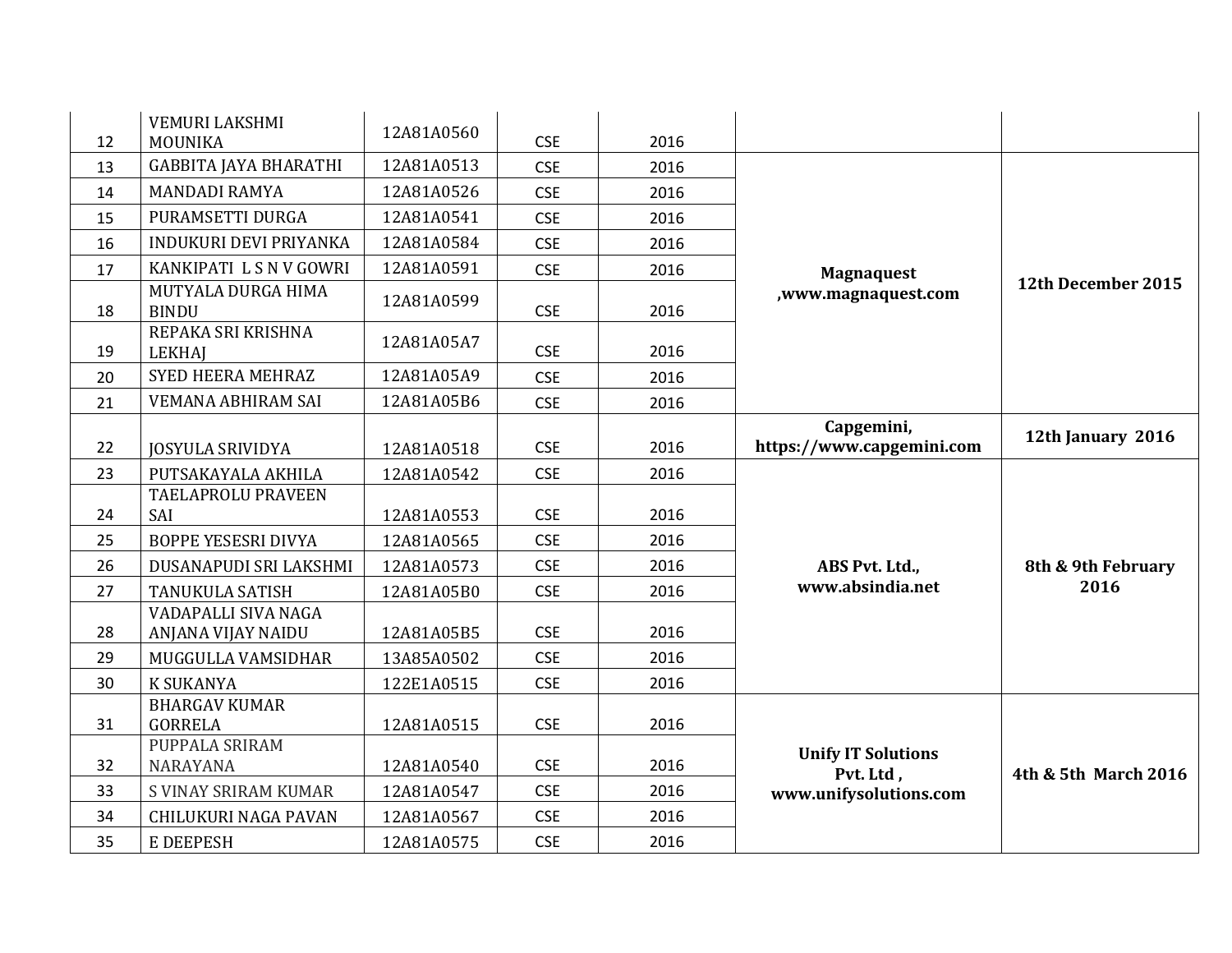| 36 | K DURGARAJU               | 12A81A0587 | <b>CSE</b> | 2016 |                             |                           |
|----|---------------------------|------------|------------|------|-----------------------------|---------------------------|
| 37 | K KISHORE KUMAR           | 12A81A0588 | <b>CSE</b> | 2016 |                             |                           |
| 38 | MAMIDALA SAI SRIRAM       | 12A81A0595 | <b>CSE</b> | 2016 |                             |                           |
| 39 | <b>VAMSI MANEPALLI</b>    | 12A81A0596 | <b>CSE</b> | 2016 |                             |                           |
| 40 | <b>TOLETI UMA</b>         | 12A81A05B3 | <b>CSE</b> | 2016 |                             |                           |
| 41 | <b>B SHALEM RAJU</b>      | 13A85A0503 | <b>CSE</b> | 2016 |                             |                           |
| 42 | ALLAM JHANSI LAKSHMI      | 12A81A0561 | <b>CSE</b> | 2016 | <b>COMAKE IT,</b>           | 16th & 17th March         |
| 43 | PENUMATSA RENUKA          | 12A81A05B9 | <b>CSE</b> | 2016 | https://www.comakeit.com    | 2016                      |
| 44 | <b>CH SRI RAMYA</b>       | 12A81A0508 | <b>CSE</b> | 2016 |                             |                           |
| 45 | <b>CH BHARGAVI</b>        | 12A81A0509 | <b>CSE</b> | 2016 |                             |                           |
| 46 | <b>SURESH GURRLA</b>      | 12A81A0516 | <b>CSE</b> | 2016 |                             |                           |
| 47 | <b>K S R SUNETHRA</b>     | 12A81A0523 | <b>CSE</b> | 2016 |                             |                           |
| 48 | <b>I SASI KIRAN</b>       | 12A81A0524 | <b>CSE</b> | 2016 |                             |                           |
| 49 | M NAGA SIREESHA           | 12A81A0528 | <b>CSE</b> | 2016 |                             |                           |
| 50 | P ANUSHA                  | 12A81A0536 | <b>CSE</b> | 2016 |                             |                           |
| 51 | P JAHNAVI                 | 12A81A0538 | <b>CSE</b> | 2016 |                             |                           |
| 52 | <b>S N PRATHYUSHA</b>     | 12A81A0550 | <b>CSE</b> | 2016 |                             |                           |
| 53 | <b>D SUSMITHA</b>         | 12A81A0569 | <b>CSE</b> | 2016 |                             |                           |
| 54 | DOKKU RAMA KRISHNA        | 12A81A0571 | <b>CSE</b> | 2016 | <b>HCL TSS, www.hcl.com</b> | 19th & 20th March<br>2016 |
| 55 | EDUPALLI PRIYANKA DEVI    | 12A81A0574 | <b>CSE</b> | 2016 |                             |                           |
| 56 | <b>GAMINI HARI VIKRAM</b> | 12A81A0577 | <b>CSE</b> | 2016 |                             |                           |
| 57 | <b>GAPARNA</b>            | 12A81A0580 | <b>CSE</b> | 2016 |                             |                           |
| 58 | KAMANA KISHORE KUMAR      | 12A81A0588 | <b>CSE</b> | 2016 |                             |                           |
| 59 | KAMISETTI HEMA SAI        | 12A81A0589 | <b>CSE</b> | 2016 |                             |                           |
| 60 | KARRI HIMA BINDHU         | 12A81A0592 | <b>CSE</b> | 2016 |                             |                           |
| 61 | <b>M SAI SRI RAM</b>      | 12A81A0595 | <b>CSE</b> | 2016 |                             |                           |
| 62 | <b>MARIDI RAJU</b>        | 12A81A0597 | <b>CSE</b> | 2016 |                             |                           |
| 63 | <b>NALLA ANITHA</b>       | 12A81A05A0 | <b>CSE</b> | 2016 |                             |                           |
| 64 | NIMMALA TEJASRI           | 12A81A05A2 | <b>CSE</b> | 2016 |                             |                           |